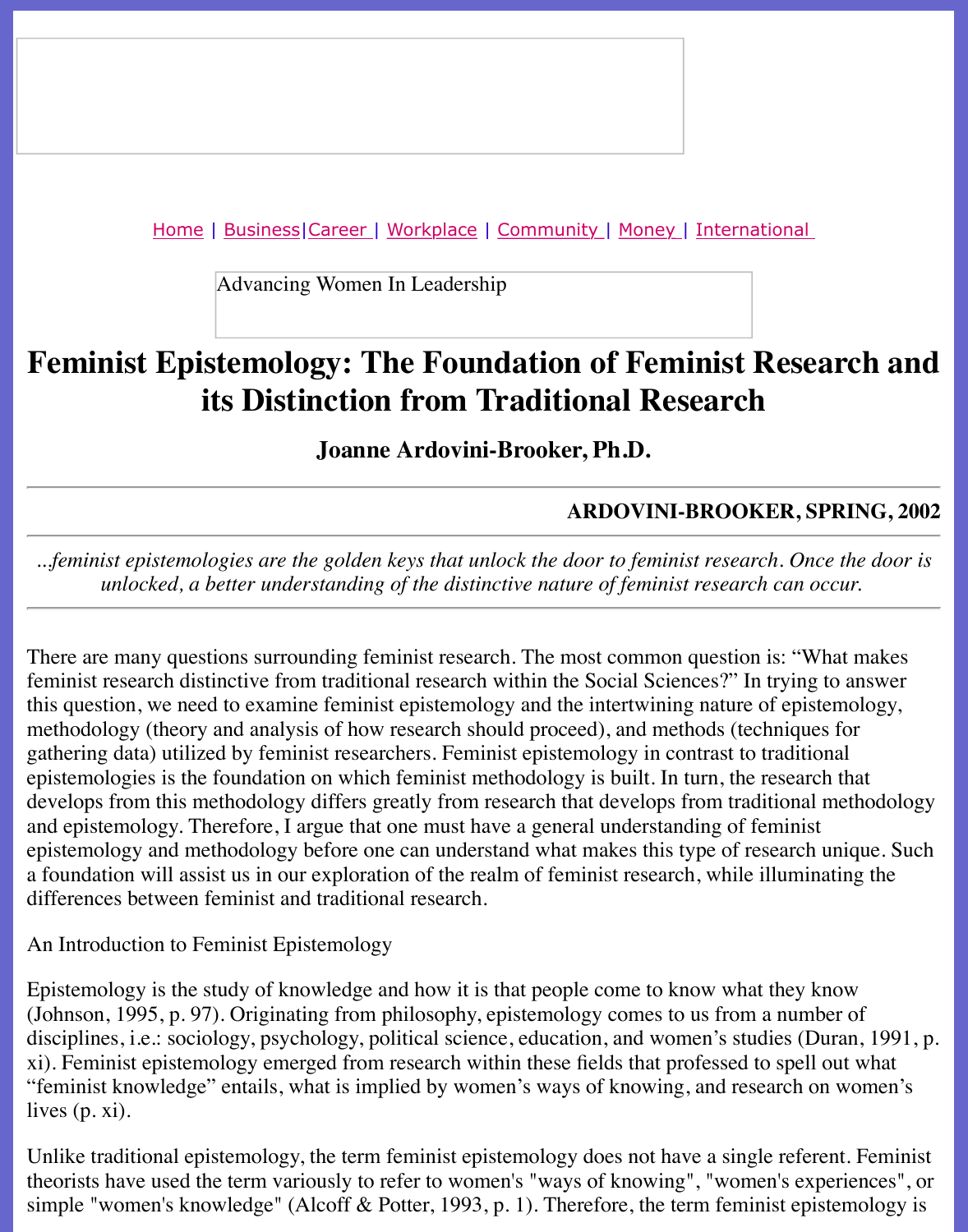a means of summarizing, to some extent, and integrating women's knowledge and experiences. Inherent in feminist epistemology is the "multiplicity of women's voices" (Duran, 1991, p. xiii). This is central to feminist research. It implies that feminist researchers need not search for the one "Truth" but for the multiple "truths" that exist in researching the oppression of women.

The recent literature on feminist epistemology suggests that the word "epistemology" has been "reconstructed" by feminists to include the broadest possible sense of the term. This has been done by drawing attention to areas previously left untouched by traditional epistemologies and research. Additionally, by creating "gynocentric epistemics", knowledge centered on women's realities, a new knowledge is brought forth. The reason for these actions is the feminist desire to have women's experiences recognized, legitimated, and included as possible subjects of research.

The history of feminist epistemology is the history of the clash between feminist commitments to "the struggles of women to have their understandings of the world legitimated" and "the commitment of traditional philosophy to various accounts of knowledge" (Alcoff & Potter, 1993, p. 2). The history of epistemology has also been one of inquiry into "whether knowledge was possible" (Cartesianism/traditional epistemology) and "seldom into the conditions producing knowledge" (feminist epistemology) (Duran, 1991, p. 3). Cartesianism, traditional epistemology, assumes the unproblematic generalizability of knowledge from its context of discovery to a variety of contexts of use (Stanley & Wise, 1993, p. 191). This approach also views knowledge as existing independently of the person(s) who produced it. Feminist epistemology rejects these notions. The feminist researcher "is an active presence, an agent in research, and she constructs what is actually a viewpoint, a point of view that is both a construction or version and is consequently and necessarily partial in its understandings" (Stanley & Wise, 1993, p. 6). Feminist epistemology assumes "that those we deem to be knowers actually do possess knowledge" (Duran, 1991, p. 4). In other words, "knowledge is contextually specific" and not independent of the person(s) who produce it (p. 6). Therefore, feminist researchers must "acknowledge the ethical and political issues involved in what we do, how we do it, and the claims we make for it (p. 7)." We must not assume the generalizability of our knowledge and experiences.

As seen above, feminist epistemology evolved from a critique of traditional epistemology and its search for a dominant narrative. Today, feminist epistemology is comprised of research programs that move beyond the critique of traditional research to a reframing of the problematic of knowledge to unearth the politics of epistemology (Alcoff & Potter, 1993, pp. 2-3). Alcoff and Potter suggest that feminist epistemologies should not be taken as involving a commitment to gender as the primary axis of oppression or positing that gender is a theoretical variable separable from other axes of oppression and susceptible to a unique analysis (pp. 3-4). If feminist research is to assist in the liberation of women by researching our oppression, then it must address virtually all forms of domination because women fill the ranks of every category of oppressed people. Feminist epistemology "seeks to unmake the web of oppressions and reweave the web of life" (p. 4). This is similar to what Lorraine Code describes as standpoint epistemologies. In her discussion, "Taking Subjectivity into Account", Code argues that traditional, mainstream epistemology creates the illusion of a universal "Truth" through the removal of "unacceptable" points of view. These "unacceptable" points of view are the experiences of the oppressed. Therefore, according to Code, the goal of feminist epistemology is to overturn "perspectival hierarchies" (Alcoff & Potter, 1993, p. 5).

Recent work concerning feminist epistemology, (i.e., Fox-Keller, 1985; Bordo, 1988; Harding, 1986) has a common theme: "There is a masculinist, androcentric tradition that yields a hypernormative, idealized, and stylistically aggressive mode of thought" (Duran, 1991, p. 8). Keller analyzes the relationship between androcentric epistemology in Plato and Plato's philosophy of sexual love and its link to metaphysics (p. 8). Bordo's study of Descartes Meditations is similar to Keller's work. Harding's analysis offers the feminist responses to the androcentrism inherent in science (p.10). All are examples of feminist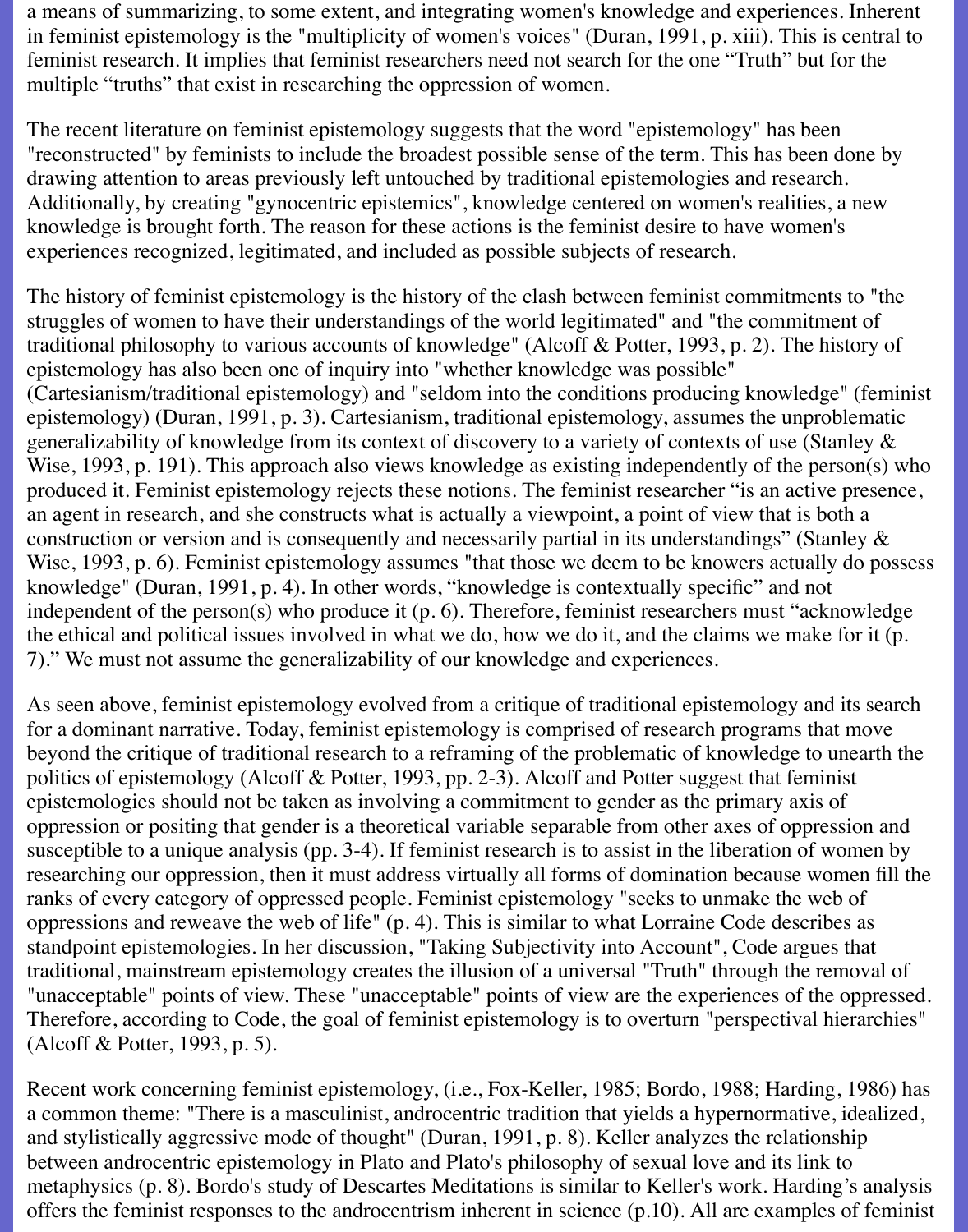epistemology and its reactions to traditional research.

Harding's analysis has been interpreted by Alcoff & Potter as an illustration of the impact of androcentrism upon traditional epistemological assumptions of science. Harding argues that feminist epistemology, particularly feminist standpoint epistemologies, must seek validation of the perspectives of knowledge that have been ignored by traditional research (Alcoff & Potter, 1993, p. 5). Harding identifies herself as a feminist standpoint epistemologist. Yet, Harding does not go as far as embracing relativism. She suggests that feminist standpoint epistemologies will increase and strengthen women's ability to achieve objectivity. This can be done by the use of feminist methodology, which involves starting from the lives of marginalized people (Alcoff & Potter, 1993, p.6). This will reveal more of the unexamined assumptions influencing science and will generate more critical questions, thus producing a less partial and distorted account (p. 6). Therefore, Harding argues that this research needs to be undertaken by everyone, not just by the marginalized.

Stanley and Wise disagree with Harding's suggestion. They advocate women as the knowers and the doers. They also view feminist epistemology a bit differently. They define feminist epistemology as a "framework or theory for specifying the constitution and generation of knowledge about the social world; that is, it concerns how to understand the nature of reality" (Stanley & Wise, 1993, p. 188). Since women's realities differ from men's realities, then feminist epistemology is women's epistemology. For example, women's leadership styles may vary from male leadership styles because they are not phallocentric in origin. Women's leadership styles emanates from a female center and construction of reality. This reality is one of objectification and marginality, as defined by an androcentric society. Therefore, women's leadership styles tend to be transformational, collaborative efforts rather than a traditional "one man show".

Feminist epistemology distinguishes what women's knowledge is and how it may differ from the knowledge that dominates, which is usually men's knowledge and traditional research. This is done by specifying the sex of the "knowers". Feminist epistemologies also examine by what means someone becomes the knower and "the means by which competing knowledge-claims are adjudicated and some rejected in favor of another/others" (Stanley &Wise, 1993, p. 188). I believe that this is fundamental to feminist research, "for it is around the constitution of a feminist epistemology that feminism can most directly and far-reachingly challenge non-feminist frameworks and ways of working" (Stanley & Wise, 1993, pp. 188-189). Stanley and Wise allege that there are key areas of the feminist research process that draw from feminist epistemology, which sets it apart from traditional research, such as:

1. The researcher/research relationship should not be a hierarchical relationship;

2. Emotions should be seen as valuable aspects of the research process;

3. The conceptualizations of "objectivity" and "subjectivity" as binaries or dichotomies must not occur in research;

4. The researchers' intellectual autobiography must be taken into consideration when viewing their conclusions;

5. The researcher must consider the existence and management of the different "realities" or versions held by the researchers and the researched;

6. The researcher must be aware of issues surrounding authority and power in research;

7. The researcher must recognize that there is authority and power in the written representation of research. (p. 189)

Harding describes these basic feminist epistemologies and places them into three categories: feminist standpoint, feminist empiricism, and feminist postmodernism. When Harding writes of the feminist epistemologies, she is referring to "feminist ways of knowing" or to "feminist critiques of traditional accounts of ways of knowing" (Duran, 1991, p. 81).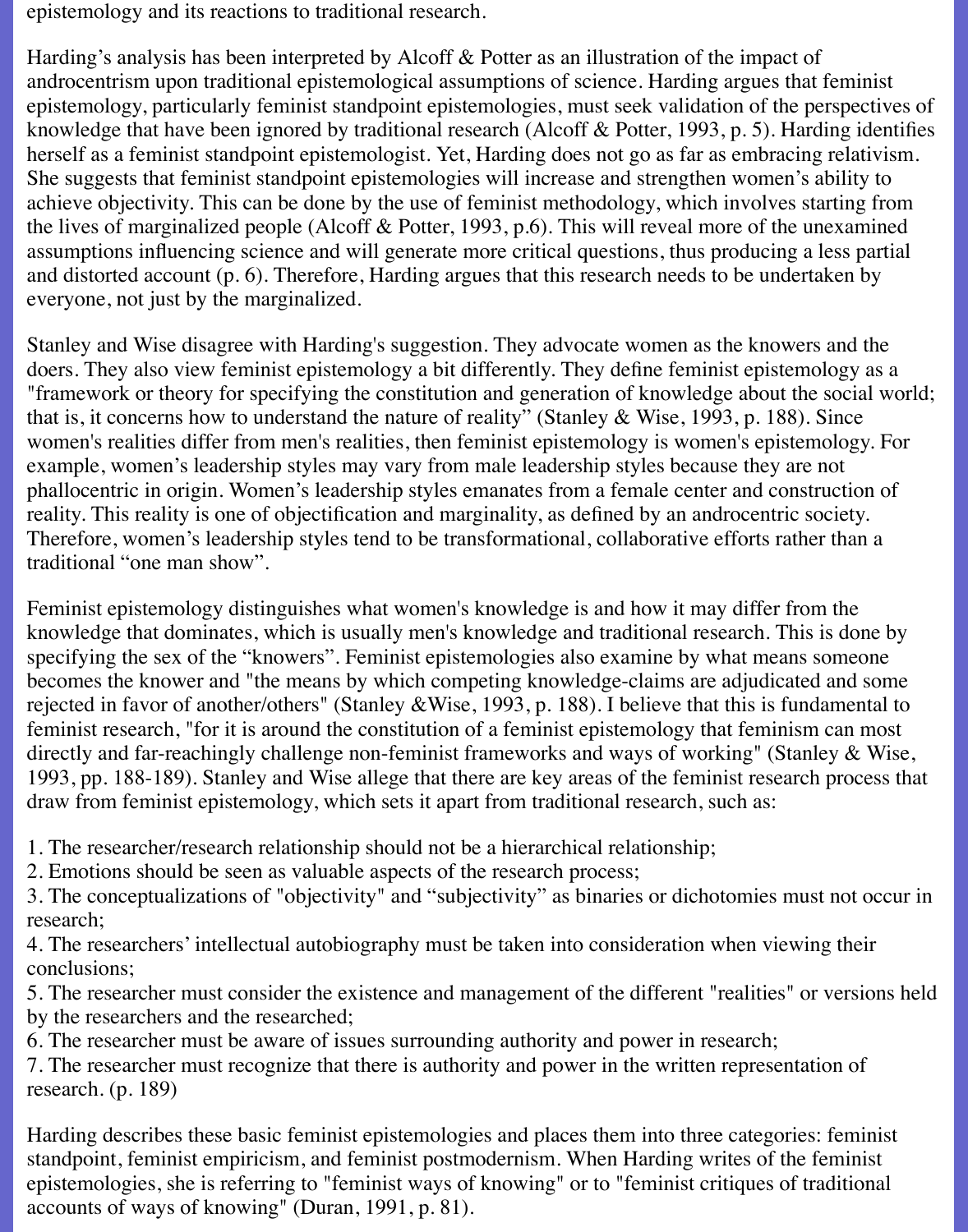#### Feminist Standpoint Theory

The fact that women are charged with maintaining everyday life is the basis for feminist standpoint theory. Within research, standpoint feminists argue that the problem is deeper than "bad science" or "poor research methods". The problem is that the dominant conceptual schemes of research fit the experiences of Western, white, elite class males (Harding, 1991, p. 48). The specific social location of the knower is important to research because it shapes what is known and what is not known. Standpoint feminists argue that not all perspectives are equally valid, complete, discovered, or even heard by the use of traditional research methods. Therefore, it is essential for feminist research to begin from women's lives, "then we can arrive at empirically and theoretically more adequate descriptions" (p. 48). Harding argues, "Women's specific location in patriarchal societies is actually a resource in the construction of new knowledge" (Andersen, 1994, p. 373 citing Harding, 1991). "Reflecting long-standing feminist criticisms of the absence of women from or marginalized reports of women in research accounts, research done from the perspective of standpoint theories stresses a particular view that builds on and from women's experiences (Olsen, 1994, pp. 162-163 citing Harding, 1987)."

Standpoint theory assumes that systems of privilege are less visible to those who benefit the most and who control the resources that define the dominant cultural beliefs, i.e.: whites, males, heterosexuals, etc. Standpoint feminists believe that it takes the standpoint of the oppressed groups, i.e. people of color, women, and homosexuals, to recognize systems of oppression and privilege. However, this standpoint is not accepted blindly. "Systems of oppression also shape the consciousness of the oppressed" (Andersen, 1994, p. 373). Therefore, standpoint feminists must construct knowledge that reflects the experiences of both the dominant and subordinate groups in order for that knowledge to spawn liberation.

Dorothy Smith, Nancy Hartsock, and Sandra Harding, as well as Hilary Rose, Jane Flax, and Alison Jaggar, among others, all assisted in the development of standpoint themes that originated from Hegel's insight into the relationship between the master and the slave. The themes also originated in the insight of Karl Marx and Friedrich Engels's development of the "proletarian standpoint" (Harding, 1991, p. 120). These standpoint researchers/theorists focus on differences between men and women's situations. There are many differences, which are the grounds for standpoint feminists to make their claims. According to Harding, there are seven basic assumptions concerning the differences between men's and women's experiences. The seven differences are summarized below:

1. Women's different lives have been erroneously devalued and neglected as starting points for scientific research and as the generators of evidence for or against knowledge claims.

2. Women are valuable "strangers", "outsiders" to the social order...women's exclusion from the design and direction of both the social order and the production of knowledge...this status is seen as an advantage.

3. Women's oppression gives them fewer interests in ignorance...this is grounds for transvaluing women's differences because members of oppressed groups have fewer interests in maintaining the status quo. 4. Women's perspectives are from the other side of the "battle of the sexes" that women and men engage in on a daily basis...human knowers are active agents in their learning and women's knowledge emerges through the struggles.

5. Women's perspectives are from everyday life, which is best for the origins of research.

6. Women's perspectives come from mediating ideological dualisms, nature versus culture, which enables us to understand how and why social and cultural phenomena have taken form.

7. Women, especially women researchers, are "outsiders within"...this increases objectivity (Harding, 1991, pp. 121- 131).

The works of Smith and Hartsock exemplify feminist standpoint research, that is, research that starts from women's actual experience in everyday life and ends with the stimulation of thoughts, doubts and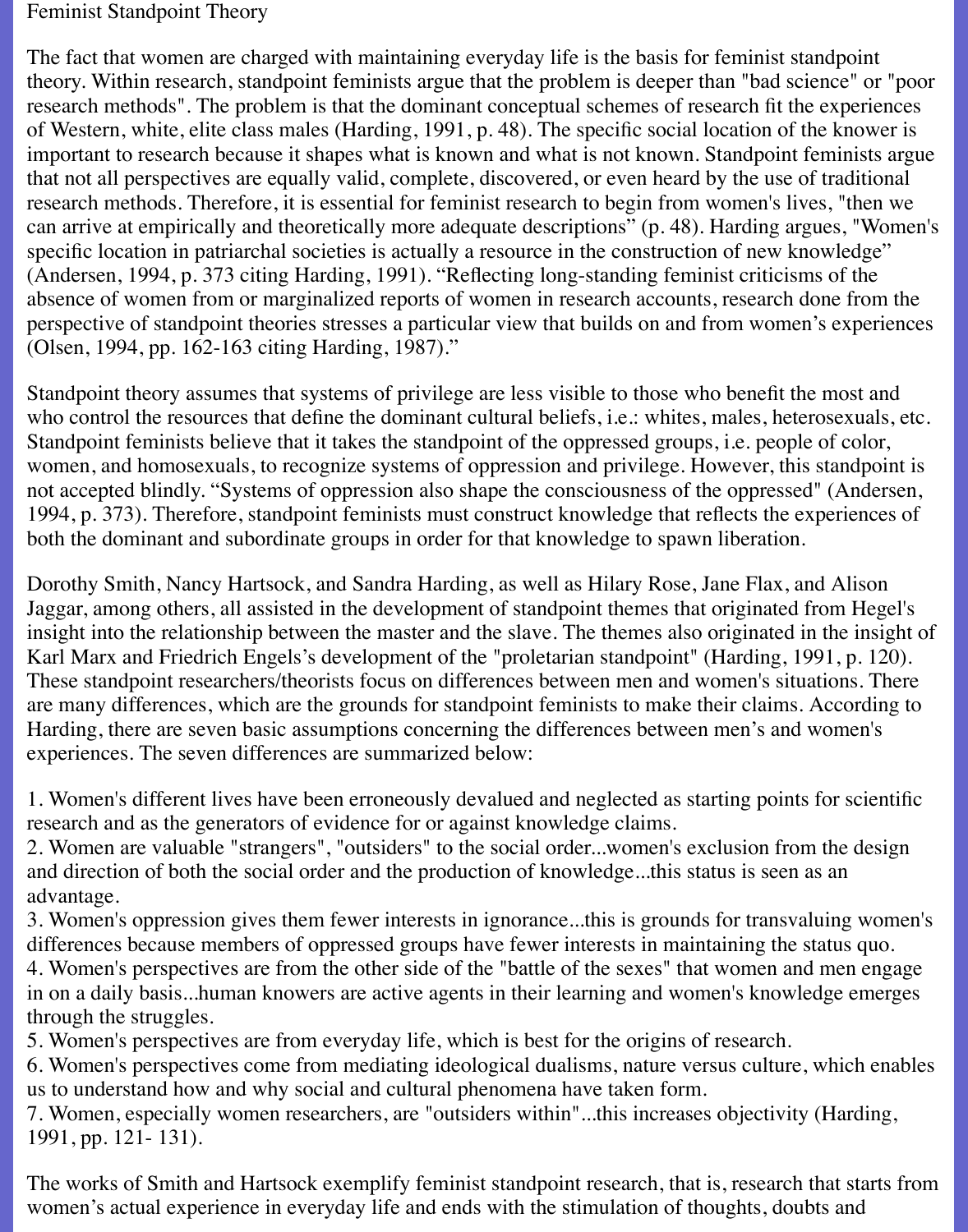questions concerning traditional research (Olsen, 1994, p. 163). Both Smith and Hartsock illustrate this challenge of traditional research by examining the researcher's place "in the relations of ruling" within the research process (p. 163). They stress the importance of intersubjectivity in research as well as the problematic nature of the everyday world. Women's experiences are shaped by external material factors (p. 163). Therefore, a feminist researcher studying the experiences of women must not view the experiences as objects for study. This would only divide subject and object as traditionally done. Instead, a researcher must "be able to work very differently than she is able to with established sociological strategies of thinking and inquiry that are not outside the relations of ruling" (Olsen, 1994, p.163 citing Smith, 1992).

## Feminist Empiricism

Harding (1991) also discusses two other types of feminist epistemologies: feminist empiricism and feminist postmodernism. Basically, feminist empiricism attempts to bring the feminist criticisms of scientific claims into the existing theories of scientific knowledge (p. 48). Feminist empiricists argue that sexist and androcentric ways of knowing result from "bad science". Feminist empiricists work within the standards of the current norms of research, however; their research "proceeds on the assumptions of intersubjectivity and commonly created meanings and the realities between researcher and participant" (Olsen, 1994, p. 163). Scholars working within this genre do not reject traditional research per se, but try to do it better. Feminist empiricism undercuts traditional assumptions of research by recognizing that bias is introduced by the very nature of the context of discovery (Danner & Landis, 1990, p. 107). Similarly, feminist researchers recognize the social identity of the research, i.e.: race, ethnicity, class, and gender, as relevant to the validity of the knowledge produced by the research process. "Acknowledging the subjective stance of the researcher at once increases the objectivity of the research and decreases the objectivism which hides this kind of evidence from the public" (Danner & Landis, 1990, p.107 citing Harding, 1987).

#### Feminist Postmodernism

Feminist postmoderns argue that feminist empiricists and "standpointers" are not radical enough. It is believed that these two approaches still adhere to the "damaging Enlightenment beliefs about the ability to produce one true story about reality that is out there and ready to be reflected in the mirror of our minds" (Harding, 1991, p. 48). Postmodern feminist researchers regard truth as "a destructive illusion" and view the world as "endless stories or texts, many of which sustain the integration of power and oppression and actually constitute us as subjects in a determinant order" (Olsen, 1994, p. 164). With such a foundation, the focus in postmodern feminist research is narrative. The distinction between text and reality where gender is no longer privileged, as seen in standpoint feminist research, is important to this "new" ethnography offered by postmodern feminists. This "new" ethnography is more than just "writing it up"; it lets the people we are studying "speak for themselves" (p. 164).

There are three types of inquiry of interest to postmodern feminists. First, there is an interest in the social construction of realities. In other words, postmodern feminists examine such artifacts as video, film, music, and the body to understand "the production, distribution, consumption and exchange of cultural objects and their meanings" (Olsen, 1994, p.164 citing Denzin, 1992). Second is "the textual analysis of these cultural objects, their meanings, and the practices that surround them" (Olsen, 1994, p.164 citing Denzin, 1992). Third, postmodern feminists study the impact of these culturally constructed meanings. They study the "lived cultures and experiences, which are shaped by the cultural meanings that circulate in everyday life" (Olsen, 1994, p.164 citing Denzin, 1992). As Patricia Ticineto Clough argues, "The textuality never refers to a text", as in traditional research, "but to the processes of desire elicited and repressed, projected and introjected in the activity of reading and writing", of experiencing culture (Olsen 1994, p.164 citing Clough, 1993).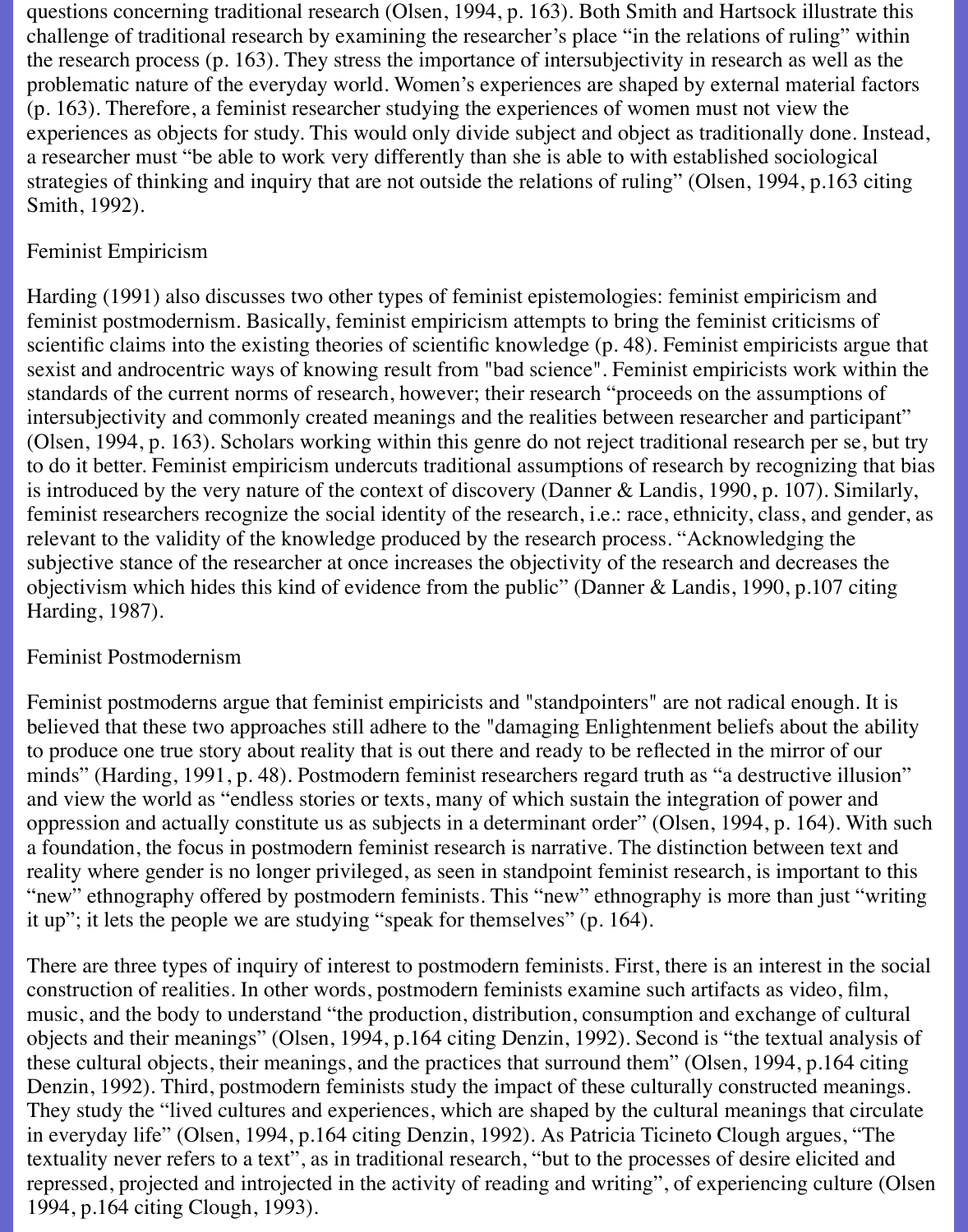Postmodern feminist research rejects the oedipal logic of realist narrativity (Clough, 1998, p. xiii). Feminist critics of traditional research refer to "the narrative of the heroic scientists, the researcher who goes out in search of truth, struggling to get there, stay there, and return from there with a truly objective story of the world" (p. xiii). Framing research in such a manner grants a form of subject-identity that privileges masculinity and serves to authorize cultural constructions of reality (p. xiii). Thus, rather than maintain the same male-dominated focus of traditional research, feminist research focuses on "the problem of discursive authority at the level of literary practices – at the level of a political unconscious, which the narrative logic of Western, modern discourse puts into play" and on "the way narrativity elicits the participation of readers and writers in the practices of dominant forms of knowledge, thereby showing how a male-dominated production of knowledge is linked to modern practices of reading and writing – practices of meaning construction generally" (Clough, 1994, p. 3). This focus on discursive authority may seem too narrow. Postmodern feminist researchers have argued to extend their focus to include the assumptions and methodological orientations of research.

Stanley and Wise reject Harding's conception of the empiricist and postmodern epistemologies. They believe that it is around the constitution of feminist epistemology that feminist methodology develops, research methods can be conducted, and where feminism can directly challenge non-feminist frameworks (Stanley & Wise, 1993, p. 189). They argue that to conduct proper feminist research, the methods must derive from the methodology, which derives from feminist epistemology. The researcher/study participant relationship must not be hierarchical in nature and emotions must be viewed as an aspect of the research process. The researcher must also be critical of objective versus subjective binaries, focusing on the processes by which understanding and conclusions are reached. This understanding is achieved through the researchers' frank presentation of the existence and management of different realities held by both the researcher and the researched. The feminist researcher should also examine the issues of power in research and try to dispel any and all unequal distributions of power, including the written representations of the research findings (p. 89).

Feminist epistemology not only impacts what researchers examine, it also affects the methodology utilized by the researcher. Therefore, we must understand the intertwining nature of epistemology, methodology, and methods in order to recognize the impact that feminist epistemology has upon the research that evolves from it basic assumptions.

#### The Intertwining Nature of Epistemology, Methodology, and Methods

The answer to the question posed in this article, "Is feminist research distinct from traditional research within the Social Sciences?", is yes. Yet, we cannot leave this discussion at this point. We must explore feminist methodology, which evolves from feminist epistemology and lays the foundation for feminist research. This leads us to another question, "Is there a distinct feminist methodology?" Here, we are concerned with "theory and analysis of how research should proceed". Feminist methodology is connected to feminist epistemology, which challenges issues of adequate theory of knowledge or justificatory strategy and traditional theory and methods (Harding, 1987, p. 2). The answer to this question is yes. I would argue that there is a distinct feminist methodology. I would also argue that feminist methodology is based on distinct epistemological assumptions that differ from traditional methodology. For example, a main feminist epistemological assumption is that "rather than there being a 'woman's way of knowing,' or a 'feminist way of doing research,' there are women's ways of knowing" (Reinharz, 1992, p. 4 citing Belenky, Clinchy, Goldberger, and Tarul, 1986). "The ways of knowing that women have cultivated and learned to value, ways we have come to believe are powerful but have been neglected and denigrated by the dominant intellectual ethos of our time" (preface). Therefore, women have different ways of knowing and understanding reality. In turn, research concerning women must be approached differently.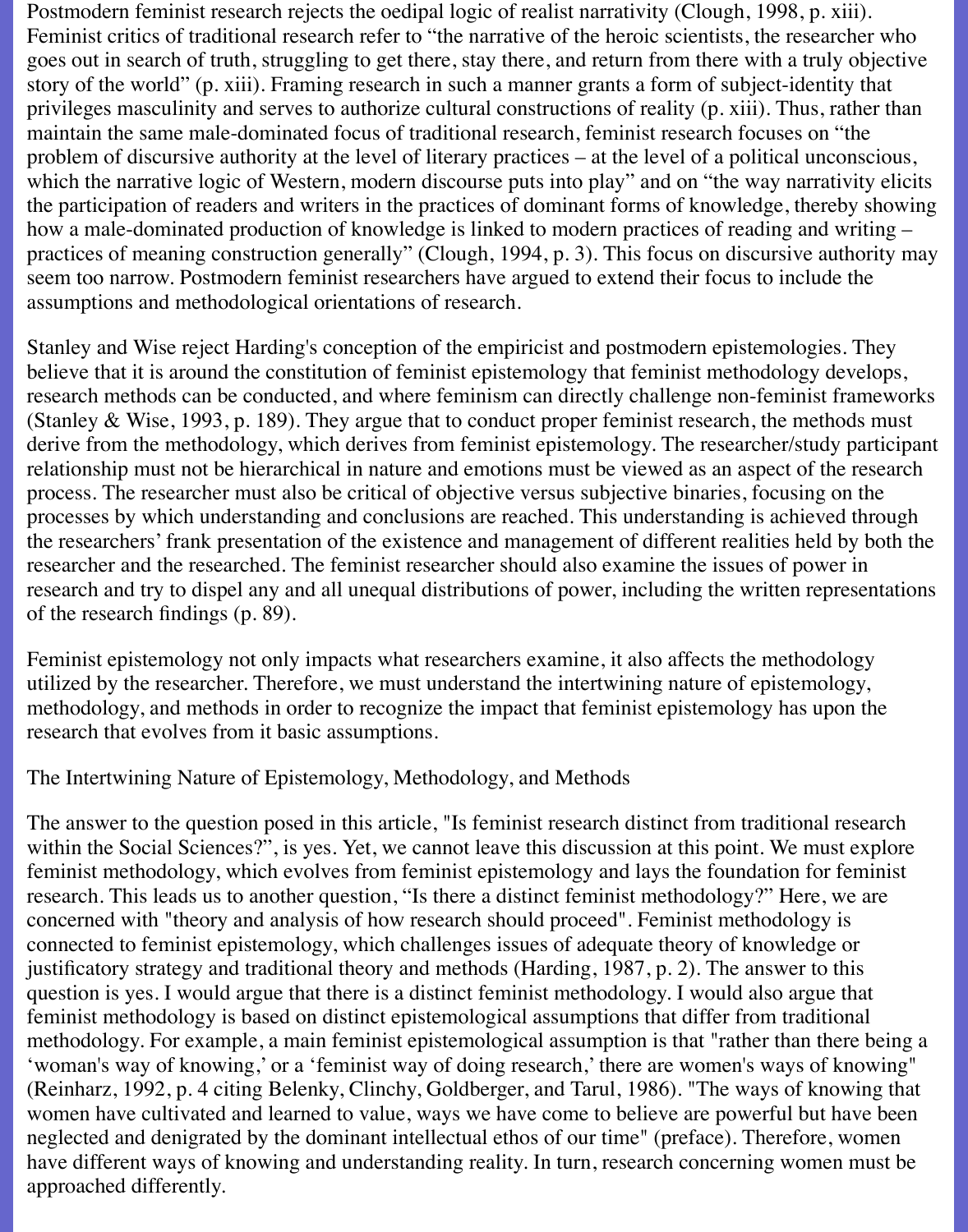Feminist methodology, due to its basis in feminist epistemology, proposes alternative theories of knowledge that legitimate women as knowers. Avoiding the "add women and stir" ideology of traditional research that begins its analyses only in men's experiences does this. For example, theories of crime have a fascination with male deviance and crime. As Chesney-Lind argues, criminology suffers from the "Westside Story Syndrome". According to Chesney-Lind, this androcentric focus of research may be explained by Margaret Mead's observation (Chesney-Lind, 1988):

that whatever men do, even if it is dressing dolls for religious ceremonies, has higher status and is more highly rewarded than whatever women do...For this reason, field studies focus on male activities and attributes wherever possible: to study them is to convey higher status to the researcher (p. 26).

Therefore, feminist methodology evolves from the epistemological assumption that women's experiences provide the new resources for research (Harding, 1987, p. 7). This "fault line", as Dorothy Smith refers to the fragmentation of women's identities, offers rich sources of insight from which feminist research generates (Harding, 1987, pp. 7-8). The goal of this research is to provide explanations, for women, of social phenomena that affect their lives so that they can understand themselves and our gendered world better. "In the best feminist research, the purpose of research and analysis are not separable from the origins of research problems" (Harding, 1987, p. 8). Therefore, the personal is very much political. For example, Dorothy Smith and Nancy Hartsock "note that all research is done from a particular standpoint or location in the social system" (Andersen, 1994, p. 372). For women, this location is one of the oppressed groups.

Smith continues the debate by stating, "Research and theory must situate social actors within their everyday worlds". Unless research begins within the ordinary facts of lives, then the knowledge constructed will be "both alienating and apart from the actual experiences of human actors" (Andersen, 1994, p. 372). The objective here is to establish the relationship between social structure and everyday life. This relationship is especially important in comprehending women's experiences. This is due to the fact that the affairs of everyday life are the specific area of women's expertise. "Given the gender division of labor, women are charged with maintaining everyday life. To overlook that fact or to treat it as insignificant is to deny women's reality" (Andersen, 1994, p. 373 citing Reinharz, 1983 and Smith, 1987).

Since I have argued that there is a distinctive feminist epistemology and methodology, another question could be posed at this juncture. "Are there specific feminist methods?" This question concerns "the techniques for gathering evidence" (Harding, 1987, p. 2). My response to this question is no. I, along with many other feminist researchers (Stanley & Wise, 1993, Reinharz, 1992) do not believe that there are distinct feminist techniques for gathering evidence. "Feminists have used all existing methods and have invented some new ones as well" (Reinharz, 1992, p. 4). Although the epistemology and methodology of feminist research is distinct from traditional research, the tools for collecting data remain relatively the same. It is the approach, the epistemological assumptions and research methodology, to research that differs from traditional methodology and places it within the realm of feminist research. In other words, it is the epistemology and methodology, not the methods, which makes feminist research distinctly feminist. As Harding argues, "It is difficult to find a satisfactory answer to the questions about a distinctive feminist method" because discussions of method and methodology have been "intertwined with each other and with epistemological issues...in both the traditional and feminist discourses" (p. 2).

With this noted, feminist research methods can range from questionnaires to oral histories. The recognition of the plurality that exists within feminist research methods is important. I say this because this plurality of methods is a reflection of basic epistemological assumptions of feminist research, which contradict the epistemological assumptions of traditional research. The feminist epistemological assumption, of which I speak, is the recognition of the multiplicity of women's voices and experiences. In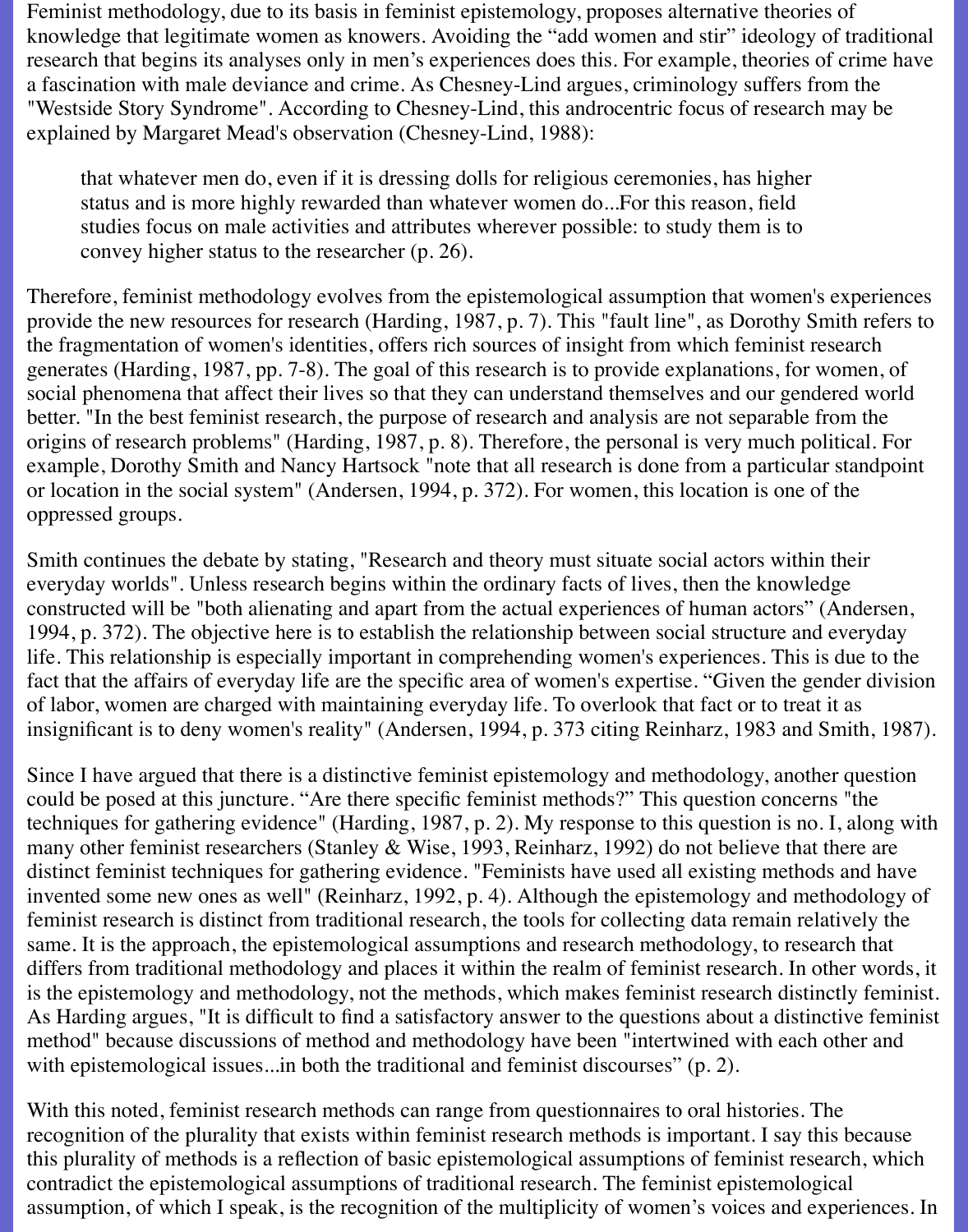other words, traditional research fails to recognize that women experience the world differently than men and each other. Traditional research has silenced these voices and experiences by not including them in the realm of study. Therefore, feminist epistemological assumptions are based on the desire to create something different from that, which already exists, dominates, and oppresses women. Traditional research ignores the experiences of women, while feminist research celebrates them.

### Feminist Research and Traditional Research: The Basic Differences

Other than the differences already illustrated, feminist research differs from traditional research in that it locates the feminist researcher on the same critical plane as those on which she is researching. Both men and women, according to Harding and Smith (1991), can do feminist research. However, many feminist researchers, including myself, believe that nothing is separate from social life and experiences, nor does it exist outside the social (Stanley & Wise, 1993, p. 192). We also believe that men and women have different experiences. Since it is argued that feminist research methods must reflect feminist ontology, epistemology, and methodology, which are derived from the experiences of women, then the question is, can men conduct feminist research? This is yet another issue that is still unresolved within the debate concerning feminist research and is a topic for another article.

Another way feminist research differs from traditional research is that the feminist researcher makes sense of the world and produces generalized knowledge-claims on the basis of experiences (Stanley & Wise, 1993, p. 8). Feminist researchers also treat knowledge as situated because they make the assumption that particular structures are defined as facts external to and constraining upon people (p. 8). In addition, feminist researchers are aware of the varying degrees of oppression in relation to a woman's social location and in relation to men, thus necessitating "prying apart the category men and women's experiences of different men in different times, places and circumstances" (p. 8).

Feminist research differs from traditional research in that it rejects using research to colonize material differences among women. This is done by presenting a social constructionist and non-essentialist notion of "the self" (Stanley & Wise, 1993, p. 8). Many feminist researchers believe that there is a social reality, "one which members of society construct as having objective existence above and beyond competing constructions and interpretations of it" (p. 9). It also recognizes that social life is composed of discussions, debates and controversies concerning objective reality (p. 9).

A major distinction of feminist research from traditional research is "the questions we have asked, the ways we locate ourselves within our questions, and the purpose of our work" (Maynard & Purvis, 1995, p. 6 citing Kelly, 1988). Feminist researchers begin with the rejection of hierarchical relationships. By doing this, feminist research becomes a means of sharing information.

Feminist research is characterized by a concern to record the subjective experiences of doing research (Maynard & Purvis, 1995, p. 16). In other words, the researcher herself becomes a subject matter in the research. She must take into account her personal experiences as part of the research process. This differs from the objective stance that traditional research usually takes.

Feminist research is distinctive in that the research is political in nature and has the potential to bring about change in women's lives (Maynard & Purvis, 1995, p. 16). Feminism is both theory and practice. It is a framework that informs women's lives. "Its purpose is to understand women's oppression in order that we might end it" (p. 28). This is what it means to do feminist research. It also means becoming part of the process of discovery and understanding. It is a responsibility to attempt to create and initiate social change. We must, as feminist researchers, see feminist research as praxis. Through our research we create useful knowledge in order to "make a difference" and inform activism (Maynard & Purvis, 1995, p. 28).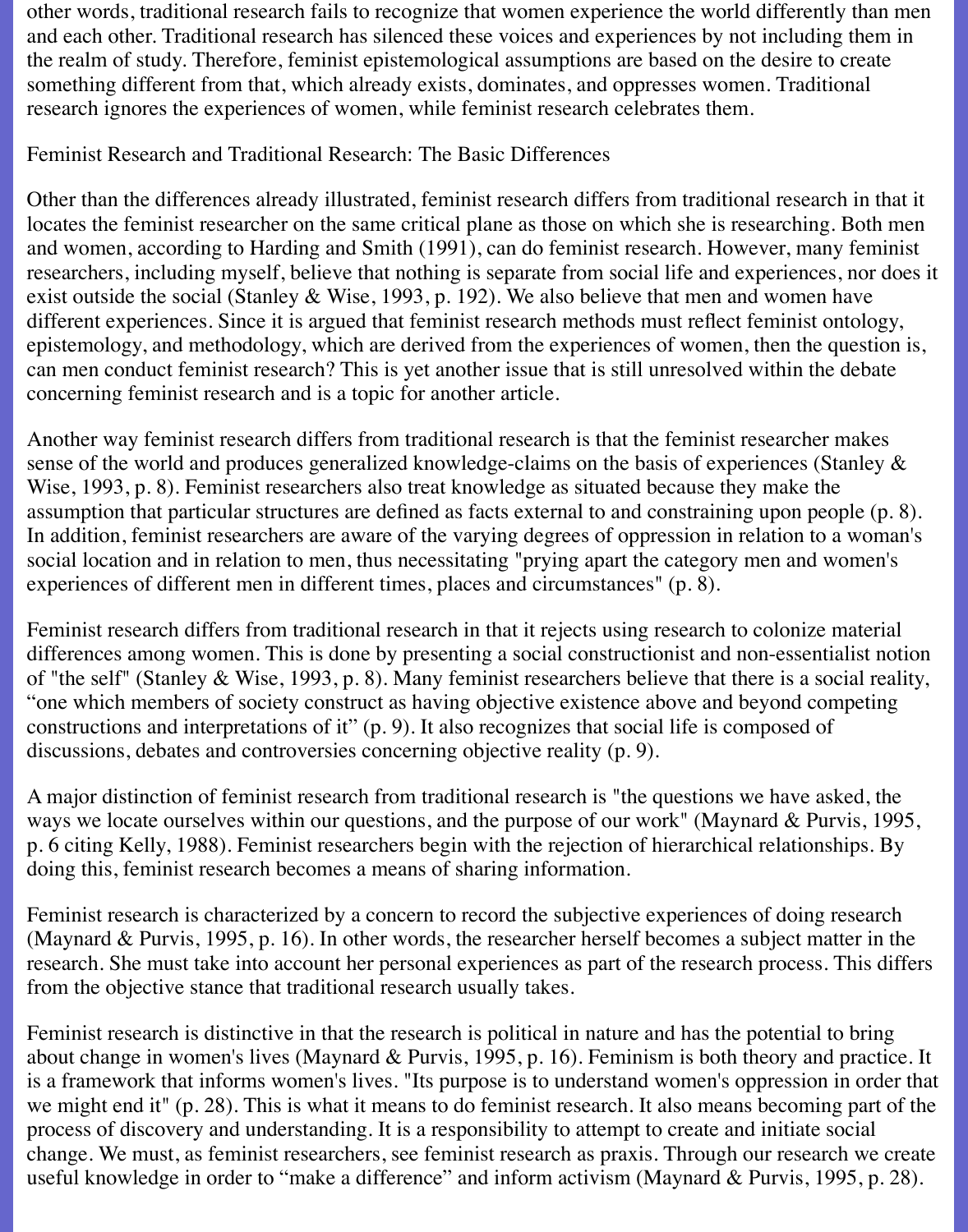As illustrated above, differences may be found when examining the goals of traditional and feminist research. The goal of traditional research is to uncover human experiences and to understand human behavior. In addition, the goal of feminist research is to uncover and remove the blinders that obscure knowledge and observations concerning human experiences and behaviors that have traditionally been silenced. In this light, many feminist researchers see a direct relationship between feminist consciousness, feminism, and research.

# Conclusion

In conclusion, no matter what the discipline or method of research, the unique nature of feminist research is its foundation of basic feminist epistemological assumptions. These assumptions are critiques of traditional research. Feminist researchers argue that there is a pervasive lack of information about women's worlds and the oppression they experience. There is also a bias in the under-representation of women researchers. Therefore, feminist researchers believe there is a need to re-conceptualize traditionally investigated phenomena to include women's experiences. They also argue that new research questions must be asked that have crucial implications both for the results obtained and for practical action (Cook, 1983, p. 127). These basic assumptions, as well as the fore mentioned epistemological assumptions, lay the foundation for feminist methodology and the resulting research. Therefore, it is the epistemological assumptions that affect the methodology that ultimately create feminist research. With all this said, I believe that feminist epistemologies are the golden keys that unlock the door to feminist research. Once the door is unlocked, a better understanding of the distinctive nature of feminist research can occur.

# References

Alcoff, L. & Potter, E. (1993). *Feminist epistemologies.* New York: Routledge.

Andersen, M. L. (1994). *Thinking about women: Sociological perspectives on sex and gender* (Fourth edition). New York: MacMillan Publishing.

Ardovini-Brooker, J. (2000). Feminist epistemology: A reconstruction and integration of Women's knowledge and experiences, [Online]. *Advancing Women in Leadership.* Available: http://advancingwomen.com/awl/summer2000/m4\_ardovini-brooker.html

Ardovini-Brooker, J. (2001). The debate surrounding feminist research and its distinction from traditional research, [Online]. *Advancing Women in Leadership.* Available: http://advancingwomen.com/awl/.

Code, L. (1993). Taking subjectivity into account. In L. Alcoff and E. Potter (eds). *Feminist epistemology.* New York: Routledge.

Cook, J. (1983). An interdisciplinary look at feminist methodology: Ideas and practice in Sociology, History, and Anthropology. *Humbolt Journal of Social Relations,* (10) 2: 127-151.

Chesney-Lind, M. (1988), Doing feminist criminology, *The Criminologist* 13(4): 1-3, 16-17.

Clough, P. T. (1998). *The end(s) of ethnography: From realism to social criticism* (Second edition). New York: Peter Lang.

Clough, P. T. (1994). *Feminist thought: Desire, power, and academic discourse.* Cambridge, Massachuesetts: Blackwell Publishers, Inc..

Danner, M, and J. Landis (1990), Carpe diem (seize the day!): An opportunity for feminist connections.